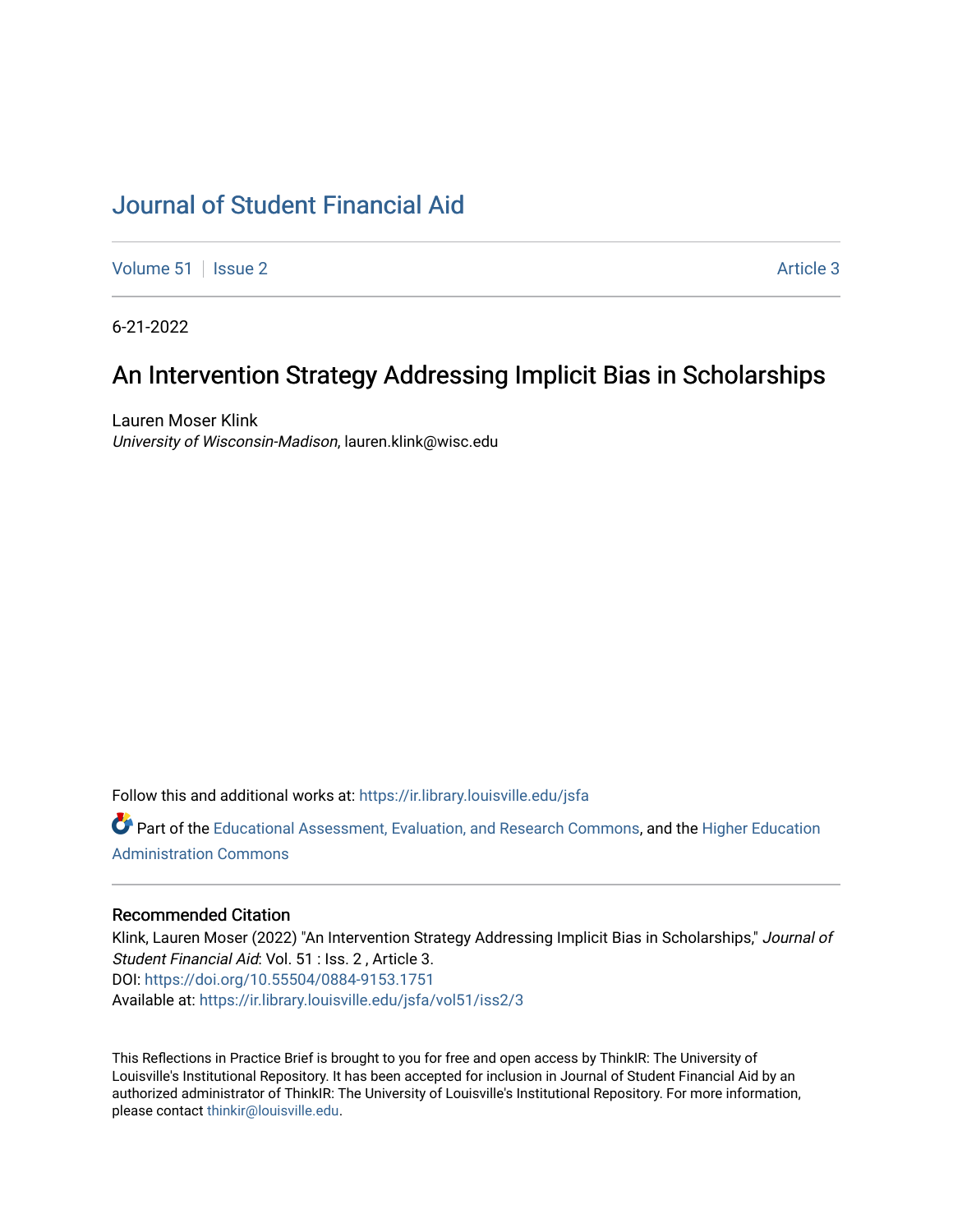## **An Intervention Strategy Addressing Implicit Bias in Scholarships**

#### **By Lauren M. Klink, University of Wisconsin-Madison**

*White students receive a disproportionate amount of private scholarships compared to their Black, Indigenous, and people of color (BIPOC) peers (Kantrowitz, 2011). Scholarships provide important financial support for higher education and BIPOC students are more likely to graduate with loan debt compared to their White peers (Mishory et al., 2019). This loan debt is higher on average for BIPOC students compared to White students (Mishory et al., 2019). Scholarships could provide funding to reduce loan debt. In considering administrators who are involved in selection processes such as scholarship awarding, their implicit bias can impact judgment (Capers et al., 2017). I have sought to lessen the potential impact of implicit bias on scholarship administration through a low-cost and adaptable intervention strategy which is being piloted at the University of Wisconsin-Madison. The intervention includes a website, holistic training modules, campus communications and an annual meeting.*

Keywords: Scholarships, Implicit Bias, Debt, Applications

inancial aid administrators need to consider how their implicit bias impacts decisions surrounding scholarship awarding. White students receive an extraordinary amount of scholarships compared to their Black, Indigenous, and People of Color (BIPOC) peers Inancial aid administrators need to consider how their implicit bias impacts decisions<br>surrounding scholarship awarding. White students receive an extraordinary amount of<br>scholarships compared to their Black, Indigenous, a but represent 61.8% of the undergraduate student population (Kantrowitz, 2011). BIPOC students represent 30.5% of private scholarship recipients and 38.0% of the undergraduate student population (Kantrowitz, 2011). As a financial aid administrator, I have explored this problem through understanding the impacts implicit bias has on scholarship awarding and share an intervention being piloted at the University of Wisconsin-Madison to reduce these potential impacts.

Implicit bias encompasses the views or stereotypes impacting people's actions and decisions outside of their conscious awareness (Staats, 2015). These preferences impact socialization, interpreting unfamiliar information, and decision-making (Kantrowitz, 2011). Implicit bias is experienced by most people and bias could contribute towards disproportionate scholarship awarding between White and BIPOC students (Staats, 2015).

#### **Literature Brief**

The literature is lacking specific data on the impacts of implicit bias on financial aid administrators responsible for scholarship selection. However, the impacts of implicit bias on scholarship applications can be explored through reviewing literature on bias in key fields typically used on applications. The key fields I suggest are: names of students, test scores as a proxy for merit, co-curricular activity evaluation, and recruitment efforts.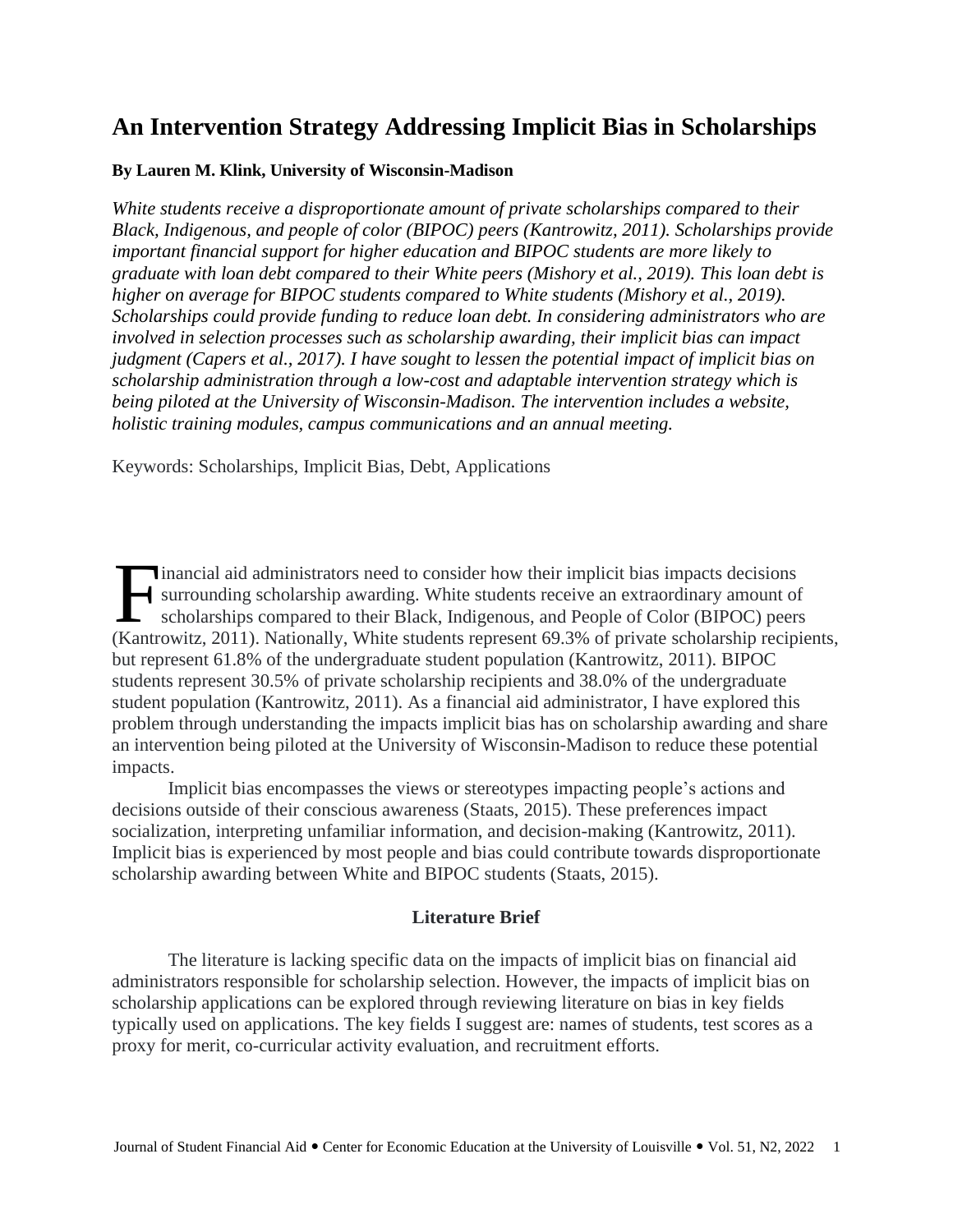#### **White-Sounding Names**

Scholarship applications require a student name to be listed and this provides an opportunity for implicit bias. Students with White-sounding names receive more frequent responses from professors and admissions counselors (Milkman et al. 2015, Thornhill, 2017). Bertrand and Mullainathan (2004) reviewed employment applications that were identical with the exception of the name listed. The researchers determined that White-sounding names like Emily or Greg received significantly more call-backs than Lakisha or Jamal (Bertrand & Mullainathan, 2004). This literature demonstrates that bias exists towards names even when the material in the body of the email, application, or resume is identical.

#### **Merit Test Scores**

Merit is a key field on scholarship applications and is often displayed as a standardized test score. Implicit bias impacts merit when we consider who generally performs well on standardized tests. LaFortune et al. (2018) found that BIPOC students were more likely to attend schools in underperforming lower-income school districts and that standardized test scores in these districts are below average. Yet, these standardized test scores may be required in scholarship applications (Slay, 2020). When scholarship administrators require this information, they should consider how a school district's funding is closely correlated with test score achievement (LaFortune et al., 2018).

#### **Extra-Curricular Activities**

Scholarship applications typically require a list of extra-curricular student activities. Extra-curricular activities are functions performed outside of a general course of study (Broh, 2002). A student is more likely to participate in extra-curricular activities if they have greater time and resources (Broh, 2002). Requiring extra-curricular activities could disadvantage BIPOC students who are less likely to participate due to limited time and resources compared to their White peers (Meier et al., 2018). Meier et al. (2018) and Broh (2002) conclude that extracurricular activities may be dependent on wealth and may not be a predictor of success at the collegiate level. As a result of these findings, extra-curricular activities on scholarship applications may be an inaccurate assessment of achievement.

#### **Scholarship Recruitment Networks**

Griffin and Muniz (2011) suggest that informal networking is important for student recruitment. When students are recruited for scholarships, scholarship information may have biased language and also may not be share in spaces that are inclusive (Slay, 2020). This biased approach leaves BIPOC students excluded from opportunities that they do not know exist (Slay, 2017). This is important at historically White institutions where BIPOC administrators are low in numbers and while they are invested in the success of students, they are often tapped to serve in many roles (Harper, 2012). In being more intentional in sharing information in a variety of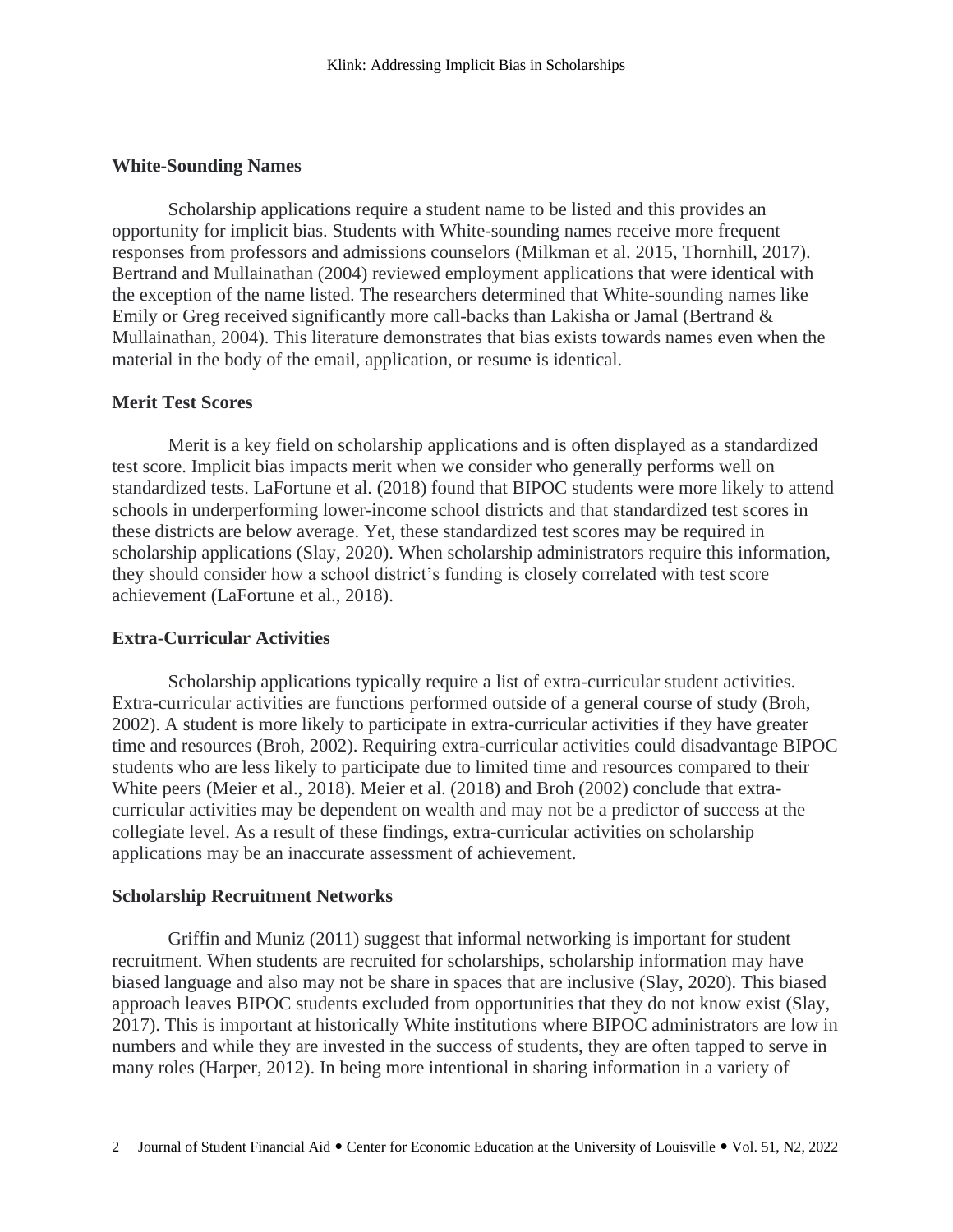places and languages, more students of diverse backgrounds could receive access to scholarship opportunities (Slay, 2020).

#### **Intervention Strategy**

The literature suggests that implicit bias could impact the scholarship application process (Bertrand & Mullainathan, 2004; Broh, 2002; Knoester & Au, 2014; Slay, 2020). The intervention strategy focuses on how financial aid administrators interpret names of students, review test scores as a proxy for merit, understand extra-curricular activity in evaluations, and create recruitment strategies (Bertrand & Mullainathan, 2004; Broh, 2002; Knoester & Au, 2014; Slay, 2020). The intervention strategy was developed using a logic model (see Appendix A). To address implicit bias in scholarship awarding, the University of Wisconsin-Madison's Office of Student Financial Aid (OSFA) developed a website with resources on implicit bias, conducted an annual meeting with the campus scholarship community to discuss bias in scholarship awarding and is working towards creating online training modules. To integrate the strategy into practice, administrators are expected to review the website and training modules prior to the annual meeting to contribute towards a campus-wide best practice discussion.

#### **Intervention Website**

Creating an implicit bias awareness website leveraged our financial aid website to add a page: <https://financialaid.wisc.edu/types-of-aid/scholarships/inclusive-practices/> ("Inclusive Scholarship Practices, 2021). The site is compiled with national resources and has the following sections: understanding unconscious bias, unconscious bias and the review process, and addressing unconscious bias. The site hosts a variety of mediums for varying learning styles with articles, books, film, and webinars. Lastly, the site links to additional campus events so scholarship administrators can connect with trainings hosted at the University of Wisconsin-Madison. I caution that the website is not all-inclusive, but adaptable to allow for suggestions through our contact information.

#### **Annual Campus Administrator Meeting**

Scholarship administration at the University of Wisconsin-Madison is decentralized. Each school, college, department, and program maintains oversight over their individual scholarship funds. OSFA provides campus technical support and administers the contract for our scholarship management tool known as the Wisconsin Scholarship Hub (WiSH). As the platform managers, OSFA hosts an annual meeting with all scholarship administrators to discuss process improvements, best practices, stewardship, and fund management. OSFA utilized this meeting in spring 2021 to promote the implicit bias website and facilitated a conversation on the impacts of implicit bias in scholarship administration. We provided research on implicit bias in the key fields: names of students, test scores as proxy for merit, extra-curricular activity evaluation, and recruitment efforts (Bertrand & Mullainathan, 2004; Broh, 2002; Knoester & Au, 2014; Slay, 2020). OSFA assists scholarship administrators review their applications for implicit bias and have currently reviewed 3 departmental applications. We will bring this topic back to the annual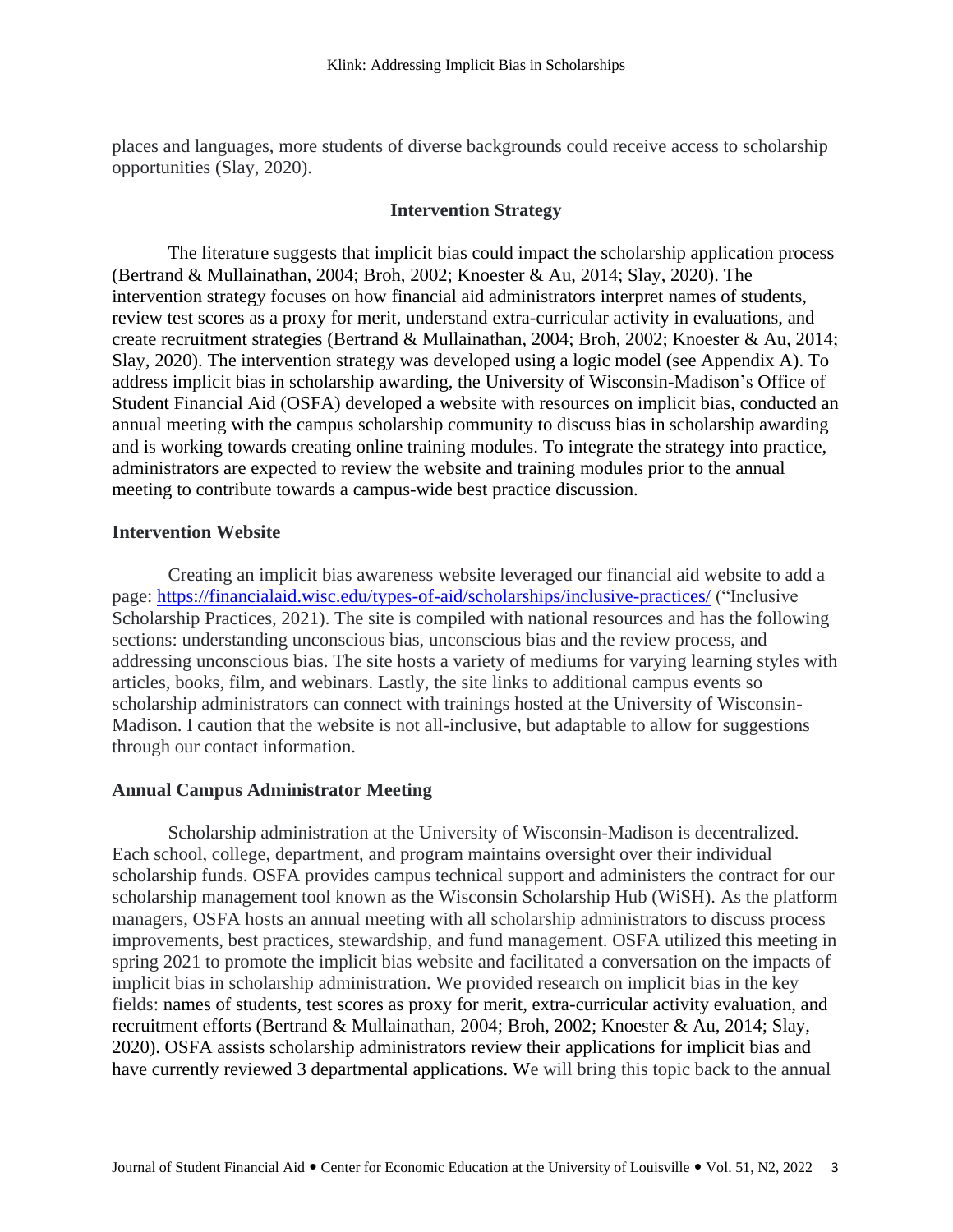meeting in 2022 to discuss examples of implicit bias we addressed in 2020-2021.

#### **Developing Online Training Modules**

The University of Wisconsin-Madison offers training on implicit bias for employment committees. Participants work to uncover their own biases, discover the underlying concepts and language used in the psychological and social psychological literature to describe such processes, participate in interactive discussions about the potential influence of implicit or unconscious bias in their department/unit, and learn evidence-based strategies for reducing the application of these biases ("Breaking the Bias," 2020). The workshop team is interested in expanding their training to include specific information on scholarship administration and OSFA will collaborate with the workshop team in 2022.

#### **Outcomes and Assessment**

This intervention provides scholarship administrators the ability to understand their implicit bias through the website, annual scholarship meeting topics, and holistic training modules. The University of Wisconsin – Madison Breaking the Bias workshop team are experts in implicit bias and will be asked to review the effectiveness of the intervention strategy, outcomes, and assessments. The outcomes for the intervention occur in short, medium, and longterm segments. An assessment plan will be applied to determine outcome success. Throughout the process adjustments can be made in response to feedback from scholarship administrators described below.

The short-term outcomes will occur in the first year of the website launch and include increased awareness of how implicit bias impacts decision making, an introduction to biases fields in scholarship applications, and an understanding of recruitment for scholarships can lead to biased networks. Awareness is a critical component of reaching the short-term outcomes and the website will accomplish this goal by introducing resources aimed at moving subconscious thinking is moving into conscious awareness (Staats, 2015). A survey will be sent to the scholarship administrators after the first year in to assess if the website increased their awareness of implicit bias.

The medium-term outcomes in the second or third years after the website launch will combine conscious awareness of biases with training. Conscious awareness of our biases in conjunction with training can significantly reduce our implicit biases (Thornhill, 2019). The resulting outcomes from this timeframe will allow scholarship administrators to incorporate rubrics to reduce bias in their decision-making processes, allow scholarship applications to be evaluated as well as updated to remove biased fields, and more intentional advertising and recruitment of scholarships. I will assess whether rubrics are being used through a survey to scholarship administrators and I will audit the scholarship applications in WiSH to determine if biased fields had been removed from applications. I will then present my findings to the scholarship administrators at their annual meeting.

Long-term outcomes after three years will seek 50% of departments at the University of Wisconsin-Madison to incorporate the implicit bias website and training modules in their individual onboarding for scholarship application administrators. A survey will be developed to assess if the scholarship evaluation training module has been used and how frequently. If it is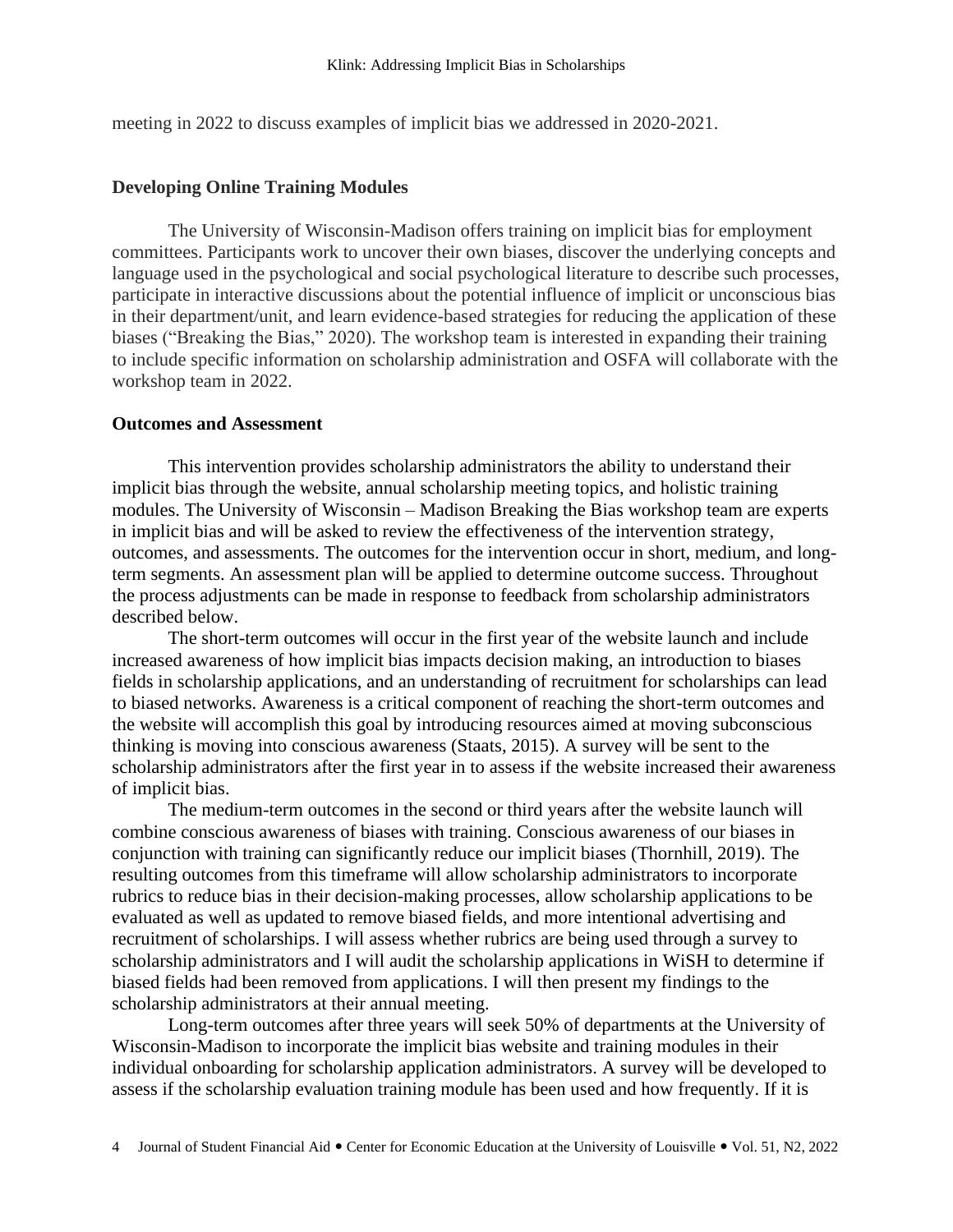determined that it is not being used as an onboarding tool, I will discuss with the WiSH Executive Team. The WiSH Executive Team provides vision and direction to their departmental scholarship administrators. If the WiSH Executive Team is supportive, they can mandate the incorporation of the training modules into their onboarding.

#### **Conclusion**

Equitable outcomes in scholarship administration are important because White students receive a disproportionate amount of scholarships compared to their BIPOC peers (Kantrowitz, 2011). I hope that this intervention leads to an examination of scholarship application processes, but the larger goal is for individuals to consider how their implicit bias impacts all of their professional interactions. Scoffone and Williams (2020) suggest that scholarship administrators balance multiple job duties in addition to scholarship processing. As a result, it is important to view scholarship administrators through an intersectional lens. Scholarship administration is one function, but implicit bias awareness can impact all job duties in which subjective judgment is required. This intervention is designed to assist scholarship administrators understand implicit bias and incorporate it into all their scholarship and non-scholarship work.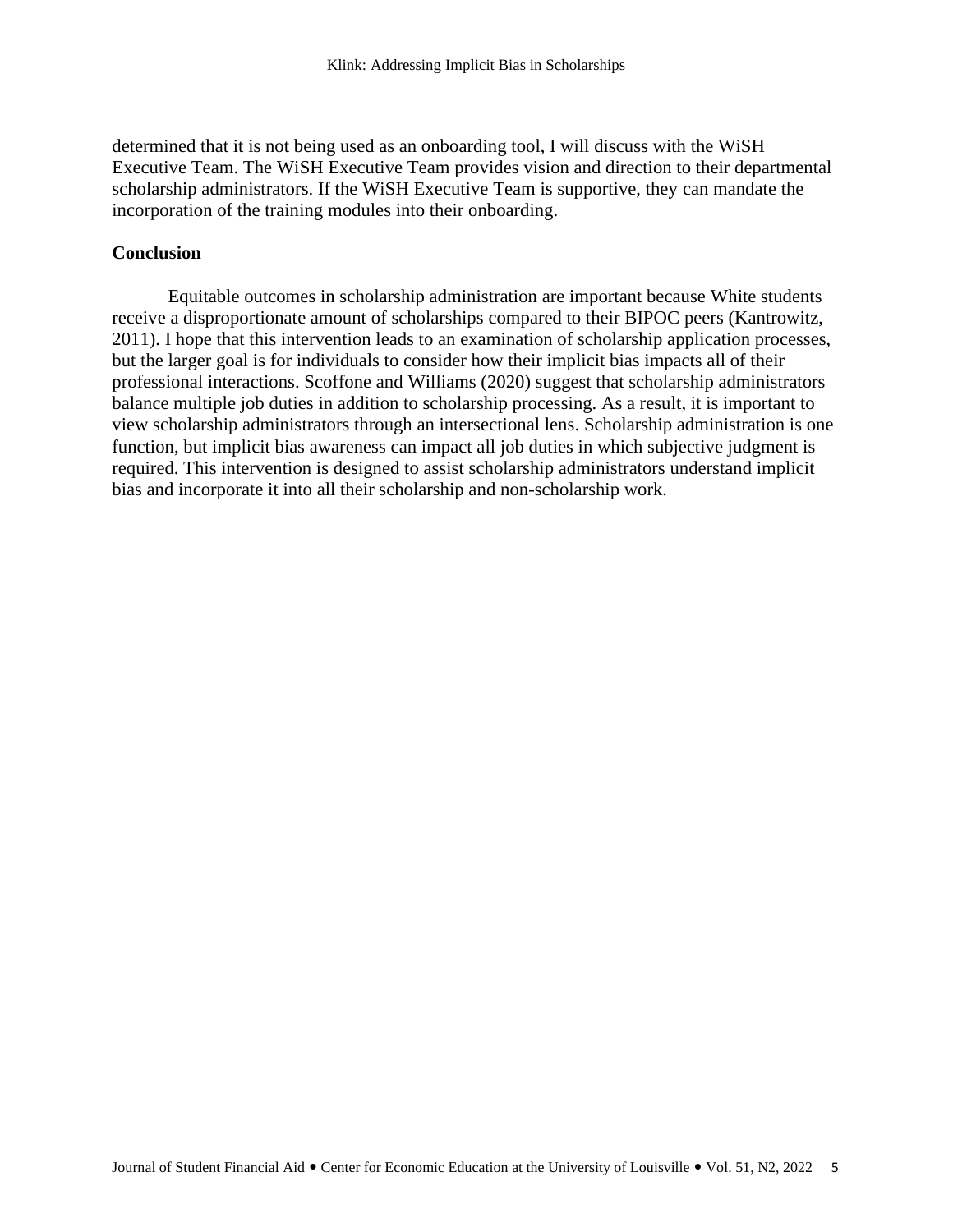## **References**

- Bertand, M., & Mullainathan, S. (2004). Are Emily and Greg more employable than Lakisha and Jamal? A field experiment on labor market discrimination. *The American Economic Review, 9*(4), 991-1013.
- Breaking the Bias Habit. (2020). *Workshop*. University of Wisconsin-Madison. <https://wiseli.wisc.edu/workshops/bbh-beyonduw/>
- Broh, B. (2002). Linking extracurricular programming to academic achievement: Who benefits and why? *Sociology of Education*, *75*(1), 69-95.<https://doi:10.2307/3090254>
- Capers Q., Clinchot D., and McDougle L. (2017). Implicit racial bias in medical school admissions. *Academic Medicine*, *92*(3), 365–9. <https://doi:10.1097/ACM.0000000000001388>
- Griffin, K., & Muniz, M. (2011). The strategies and struggles of graduate diversity officers in the recruitment of doctoral students of color. *Equity and Excellence in Education*, *44*(1), 57- 76.<https://doi:10.1080/10665684.2011.540961>
- Harper, S. (2012). Race without racism: How higher education researchers minimize racist institutional norms. *The Review of Higher Education*, *36*, 9-29.
- Inclusive Scholarship Practices. (2021). *Website*. University of Wisconsin-Madison. <https://financialaid.wisc.edu/types-of-aid/scholarships/inclusive-practices/>
- Kantrowitz, M. (2011, September 2). *The distribution of grants and scholarship by race.*  Finaid. <http://www.finaid.org/scholarships/20110902racescholarships.pdf>
- Knoester, M., & Au, W. (2017). Standardized testing and school segregation: like tinder for fire? *Race, Ethnicity, and Education*, *20*(1), 1-14. https://doi[:10.1080/13613324.2015.1121474](https://doi.org/10.1080/13613324.2015.1121474)
- LaFortune, J., Rothstein, J., & Schanzenbach, D. (2018). School finance reform and the distribution of student achievement. *American Economic Journal: Applied Economics*, *10*(2), 1-26.<https://doi.org/10.1257/app.20160567>
- Meier, A., Hartmann, B., & Larson, R. (2018). A quarter century of participation in school-based extracurricular activities: Inequalities by race, class, gender, and age? *Journal of Youth and Adolescence*, *47,* 1219-1316.
- Milkman, K. L., Akinola, M., & Chugh, D. (2015). What happens before? A field experiment exploring how pay and representation differentially shape bias on the pathway into organizations. *Journal of Applied Psychology*, *100*(6), 1678–1712. <https://doi.org/10.1037/apl0000022>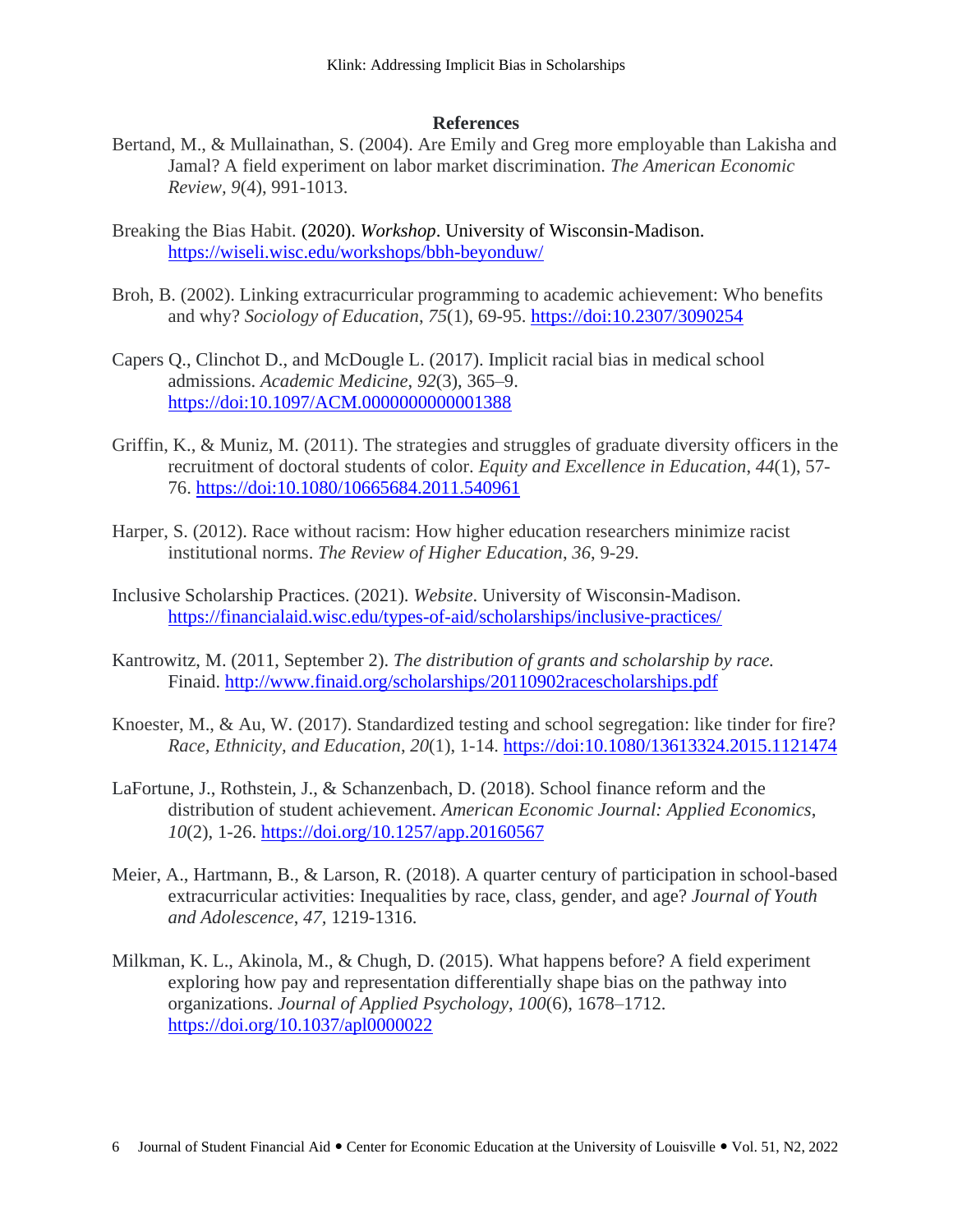- Scoffone, C., & Williams, J. (2020, October 8). *Creating an equitable selection process: Ensuring your scholarship programs account for diversity*. NSPA Conference, Virtual, United States. Retrieved from: <https://www.scholarshipproviders.org/>
- Slay, K.E., Reyes, K.A., & Posselt, J.R. (2019). Bait and switch: Representation, climate, and tensions of diversity work in graduate education. The Review of Higher Education 42(5), 255-286.<https://doi:10.1353/rhe.2019.0052>
- Slay, K.E. (2020, October 5). *Race and scholarships: Transforming your scholarship process to support equity for all students.* NSPA Conference, Virtual, United States. Retrieved from: <https://www.scholarshipproviders.org/>
- Staats, C. (2015). Understanding implicit bias: What educators should know. *American Educator*, *39*(4), 29–33.
- Thornhill, T. (2019). We want black students, just not you: How white admissions counselors screen black prospective students. *Sociology of Race and Ethnicity*, *5*(4), 456– 470. <https://doi.org/10.1177/2332649218792579>